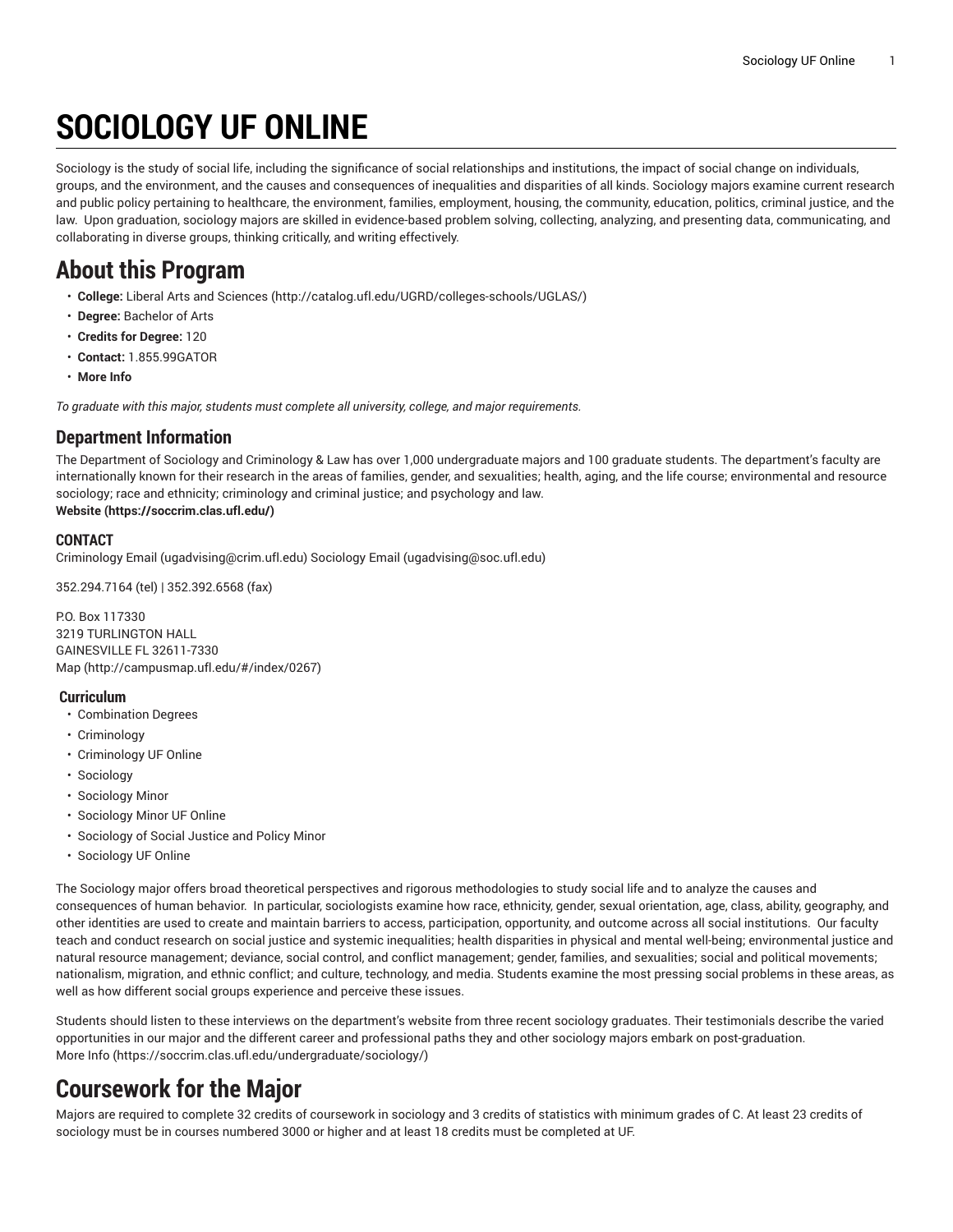To graduate, students must also pass a department exam covering fundamental sociological concepts developed by the sociology faculty.

| Code                                                                                                       | Title                                                                                                                    |    |  |  |
|------------------------------------------------------------------------------------------------------------|--------------------------------------------------------------------------------------------------------------------------|----|--|--|
| <b>Required Coursework</b>                                                                                 |                                                                                                                          |    |  |  |
| <b>SYG 2000</b>                                                                                            | Principles of Sociology (sociology majors are encouraged to take this as their first class)                              |    |  |  |
| SYA 4110                                                                                                   | Development of Sociological Thought (must be taken after 90 credits)                                                     |    |  |  |
| Methods of Social Research (should be completed by the end of the sixth semester) <sup>2</sup><br>SYA 4300 |                                                                                                                          |    |  |  |
| Additional sociology coursework <sup>3</sup>                                                               |                                                                                                                          | 21 |  |  |
| <b>Related Coursework</b>                                                                                  |                                                                                                                          |    |  |  |
| STA 2023                                                                                                   | Introduction to Statistics 1 (must be taken no later than the end of the third semester;<br>minimum grade of C required) |    |  |  |
| <b>Total Credits</b>                                                                                       |                                                                                                                          | 35 |  |  |

<sup>1</sup> Majors can only apply two other 2000-level courses besides SYG 2000, for a maximum of nine credits at the 2000 level. There are no prerequisites for 2000-level courses.

2 STA 2023 is a prerequisite for SYA 4300.

3 Students select additional sociology courses to complete the 32-credit minimum by matching interests in different substantive areas.

### **Course Details**

All majors should review the [department's](http://soccrim.clas.ufl.edu/undergraduate/sociology/academics/requirements/) guidelines ([http://soccrim.clas.ufl.edu/undergraduate/sociology/academics/requirements/\)](http://soccrim.clas.ufl.edu/undergraduate/sociology/academics/requirements/) for information about the major, the plan of study worksheet, an informational handout, descriptions of current and prospective courses, and other information.

### **EXPERIENTIAL LEARNING AND CAREER READINESS**

Sociology majors participate in community internships, collaborate on faculty projects, and conduct research independently on senior thesis projects. These experiential learning opportunities prepare our graduates to embark upon a wide range of career paths including those in public health, government, research, teaching, and community affairs. Sociology graduates pursue careers in law, medicine, and business. Others work as public policy analysts researching issues related to health and aging; social justice, environmental sustainability and resource management; urban and community development; crime and delinquency; families and communities; and racial, ethnic, and international relations. Many seek advanced degrees in sociology, psychology, counseling, law, and business.

### **RESEARCH**

The department encourages students to engage in the research process, either by conducting their own projects in collaboration with a sociology faculty member or by working with sociology faculty on their current research. These opportunities may be pursued by conducting a senior honors thesis or registering for SYA 4911 Undergraduate Research credit. Please contact the undergraduate coordinator for more information and eligibility requirements.

#### **Critical Tracking**

Critical Tracking records each student's progress in courses that are required for progress toward each major. Please note the critical-tracking requirements below on a per-semester basis.

#### For degree requirements outside of the major, refer to CLAS Degree Requirements: Structure of a CLAS Degree.

Equivalent critical-tracking courses as determined by the State of Florida Common Course [Prerequisites](http://www.flvc.org/cpp/displayRecord.jsp?cip=451101&track=01) ([http://www.flvc.org/cpp/displayRecord.jsp?](http://www.flvc.org/cpp/displayRecord.jsp?cip=451101&track=01) [cip=451101&track=01\)](http://www.flvc.org/cpp/displayRecord.jsp?cip=451101&track=01) may be used for transfer students.

### **Semester 1**

• 2.0 UF GPA required

### **Semester 2**

- Complete 1 sociology course
- 2.0 UF GPA required

#### **Semester 3**

- Complete 1 additional sociology course (1 of the 2 courses must be SYG 2000)
- Complete STA 2023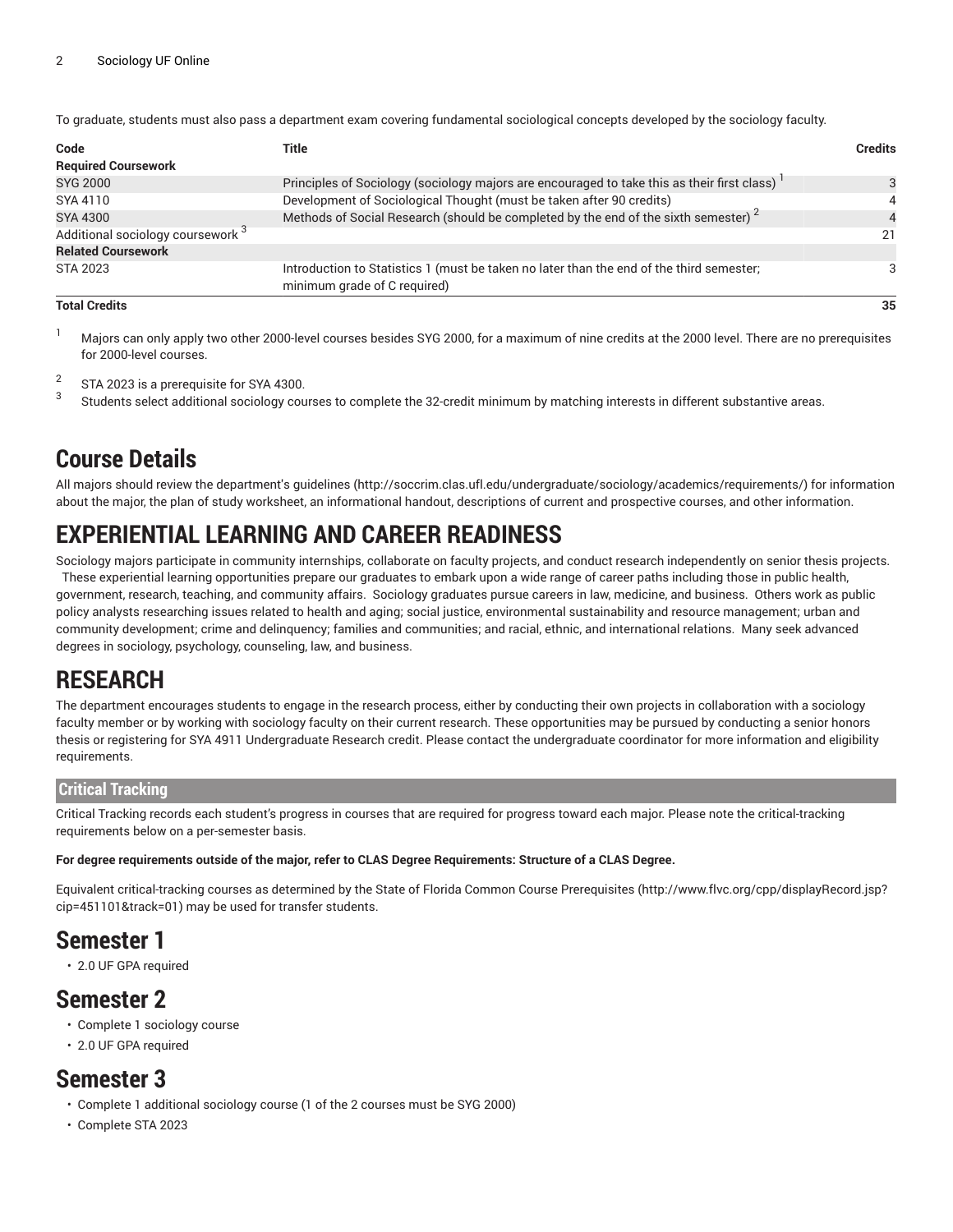- 2.75 GPA required for all 3 critical-tracking courses
- 2.0 UF GPA required

### **Semester 4**

- 2.75 GPA required for all critical-tracking courses
- 2.0 UF GPA required

### **Semester 5**

- Complete 1 additional sociology course (1 of the 3 must be at the 3000/4000 level)
- 2.75 GPA required for all 5 critical-tracking courses
- 2.0 UF GPA required

### **Semester 6**

- Complete SYA 4300 or SYA 4110
- Complete 1 additional 2000 level or above sociology course (maximum of 2 sociology electives at the 2000 level)
- 2.0 UF GPA required

### **Semester 7**

- Complete 2 additional 3000/4000 level sociology courses
- 2.0 UF GPA required

### **Semester 8**

- Complete SYA 4110 or SYA 4300
- Complete all remaining 3000/4000 level sociology courses (7 total sociology elective courses/21 SY elective credits required)
- 2.0 UF GPA required

#### **Model Semester Plan**

Students are expected to complete the writing requirement while in the process of taking the courses below. Students are also expected to complete the general education international (GE-N) and diversity (GE-D) requirements concurrently with another general education requirement (typically, GE-C, H, or S).

To remain on track, students must complete the appropriate critical-tracking courses, which appear in bold. These courses must be completed by the terms as listed above in the Critical Tracking criteria.

This semester plan represents an example progression through the major. Actual courses and course order may be different depending on the student's *academic record and scheduling availability of courses. Prerequisites still apply.*

| <b>Course</b><br><b>Semester One</b>                                                                                                      | Title                                                                                         |           |  |  |  |
|-------------------------------------------------------------------------------------------------------------------------------------------|-----------------------------------------------------------------------------------------------|-----------|--|--|--|
| <b>SYG 2000</b>                                                                                                                           | Principles of Sociology (Critical Tracking; State Core Gen Ed Social and Behavioral Sciences) |           |  |  |  |
| State Core Gen Ed Composition (Writing Requirement)                                                                                       |                                                                                               | 3         |  |  |  |
| Foreign language                                                                                                                          |                                                                                               | $4 - 5$   |  |  |  |
| Elective                                                                                                                                  |                                                                                               |           |  |  |  |
|                                                                                                                                           | <b>Credits</b>                                                                                | $13 - 14$ |  |  |  |
| <b>Semester Two</b>                                                                                                                       |                                                                                               |           |  |  |  |
| Quest 1 (Gen Ed Humanities)                                                                                                               |                                                                                               | 3         |  |  |  |
| State Core Gen Ed Biological or Physical Sciences (http://catalog.ufl.edu/UGRD/academic-programs/general-education/<br>#genedcoursestext) |                                                                                               |           |  |  |  |
| State Core Gen Ed Mathematics (pure math)                                                                                                 |                                                                                               | 3         |  |  |  |
| Science laboratory (Gen Ed Biological or Physical Sciences)                                                                               |                                                                                               |           |  |  |  |
| Foreign language or elective                                                                                                              |                                                                                               |           |  |  |  |
|                                                                                                                                           | Elective (needed if placed out of language with SAT II)                                       |           |  |  |  |
|                                                                                                                                           | <b>Credits</b>                                                                                | $16 - 18$ |  |  |  |
| <b>Semester Three</b>                                                                                                                     |                                                                                               |           |  |  |  |
|                                                                                                                                           | Quest 2 Gen Ed Biological or Physical Sciences (area not taken in semester two)               | 3         |  |  |  |
| <b>STA 2023</b>                                                                                                                           | Introduction to Statistics 1 (Critical Tracking; Gen Ed Mathematics)                          | 3         |  |  |  |
| Sociology course (Critical Tracking, Gen Ed Social and Behavioral Sciences; 2000 level or above)                                          |                                                                                               |           |  |  |  |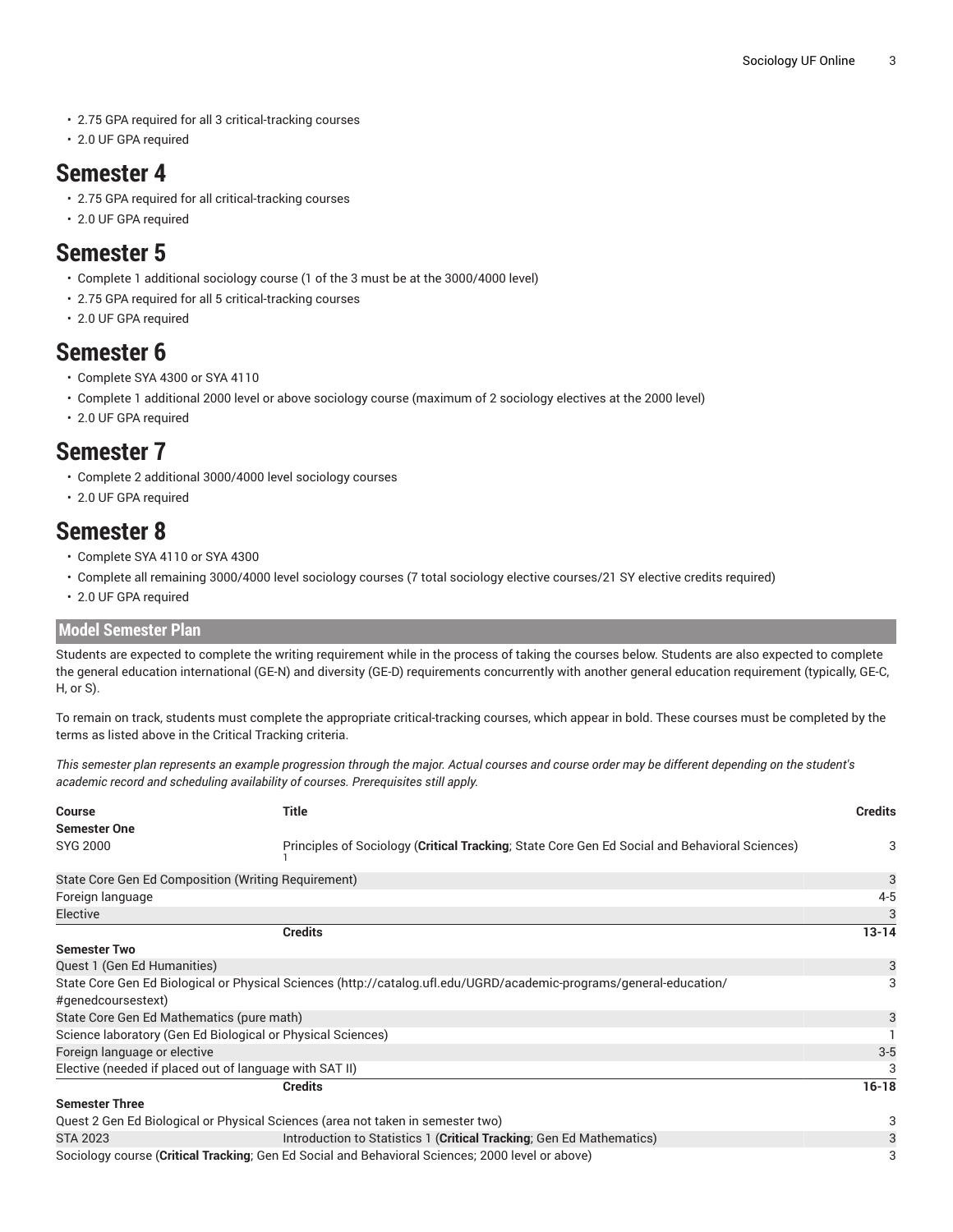| State Core Gen Ed Humanities (http://catalog.ufl.edu/UGRD/academic-programs/general-education/#genedcoursestext) |                                                         |                |  |
|------------------------------------------------------------------------------------------------------------------|---------------------------------------------------------|----------------|--|
| Elective (or foreign language, if 4-3-3 option)                                                                  |                                                         |                |  |
|                                                                                                                  | <b>Credits</b>                                          | 15             |  |
| <b>Semester Four</b>                                                                                             |                                                         |                |  |
| Sociology course (Critical Tracking; Gen Ed Social and Behavioral Sciences; 3000/4000 level)                     |                                                         |                |  |
| <b>Gen Ed Biological Sciences</b>                                                                                |                                                         | 3              |  |
| <b>Gen Ed Humanities</b>                                                                                         |                                                         | 3              |  |
| Electives                                                                                                        |                                                         | 6              |  |
|                                                                                                                  | <b>Credits</b>                                          | 15             |  |
| <b>Semester Five</b>                                                                                             |                                                         |                |  |
| SYA 4300                                                                                                         | Methods of Social Research (Critical Tracking)          | $\overline{4}$ |  |
| <b>Gen Ed Physical Sciences</b>                                                                                  |                                                         | 3              |  |
| Elective (3000 level or above, not in major)                                                                     |                                                         | 3              |  |
| Electives                                                                                                        |                                                         | 6              |  |
|                                                                                                                  | <b>Credits</b>                                          | 16             |  |
| <b>Semester Six</b>                                                                                              |                                                         |                |  |
| Sociology course (Critical Tracking; 2000 level or above)                                                        |                                                         | 3              |  |
| Sociology course (Critical Tracking; 3000/4000 level)                                                            |                                                         | 3              |  |
| Gen Ed Composition (Writing Requirement)                                                                         |                                                         | 3              |  |
| Elective (3000 level or above, not in major)                                                                     |                                                         | 3              |  |
| Elective                                                                                                         |                                                         | 3              |  |
|                                                                                                                  | <b>Credits</b>                                          | 15             |  |
| <b>Semester Seven</b>                                                                                            |                                                         |                |  |
| SYA 4110                                                                                                         | Development of Sociological Thought (Critical Tracking) | 4              |  |
| Sociology courses (Critical Tracking; 3000/4000 level)                                                           |                                                         | 6              |  |
| Electives (3000 level or above, not in major)                                                                    |                                                         | 6              |  |
|                                                                                                                  | <b>Credits</b>                                          | 16             |  |
| <b>Semester Eight</b>                                                                                            |                                                         |                |  |
| Sociology course (Critical Tracking; 3000/4000 level)                                                            |                                                         |                |  |
| Electives (3000 level or above, not in major)                                                                    |                                                         |                |  |
| Electives                                                                                                        |                                                         | 5              |  |
|                                                                                                                  | <b>Credits</b>                                          | 14             |  |
|                                                                                                                  | <b>Total Credits</b>                                    | 120            |  |
|                                                                                                                  |                                                         |                |  |

1 In addition to SYG 2000 (Gen Ed Social and Behavioral Sciences), the remaining six credits of GE-S can be satisfied by sociology or non-sociology Gen Ed Social and Behavioral Sciences courses.

#### **Academic Learning Compact**

The Bachelor of Arts in sociology provides students with knowledge of the basic concepts in the field, sociological perspectives on social structure, process and institutions and sociological perspectives on the relationship between individuals and society. Emphasis is on the ability to understand, analyze and interpret the sociological literature and on effectively communicating sociological concepts and research in the accepted style of presentation.

### **Before Graduating Students Must**

- Pass a department exam developed by the sociology faculty that covers fundamental sociological concepts.
- Complete requirements for the baccalaureate degree, as determined by faculty.

### **Students in the Major Will Learn to**

#### **Student Learning Outcomes (SLOs)**

#### **Content**

1. Identify, explain and apply basic concepts in sociology.

#### **Critical Thinking**

- 2. Analyze, critique and interpret the sociological literature.
- 3. Define, classify and compare sociological perspectives on social structure, processes and institutions.
- 4. Define, classify and compare sociological perspectives on the relationship between individuals and society.